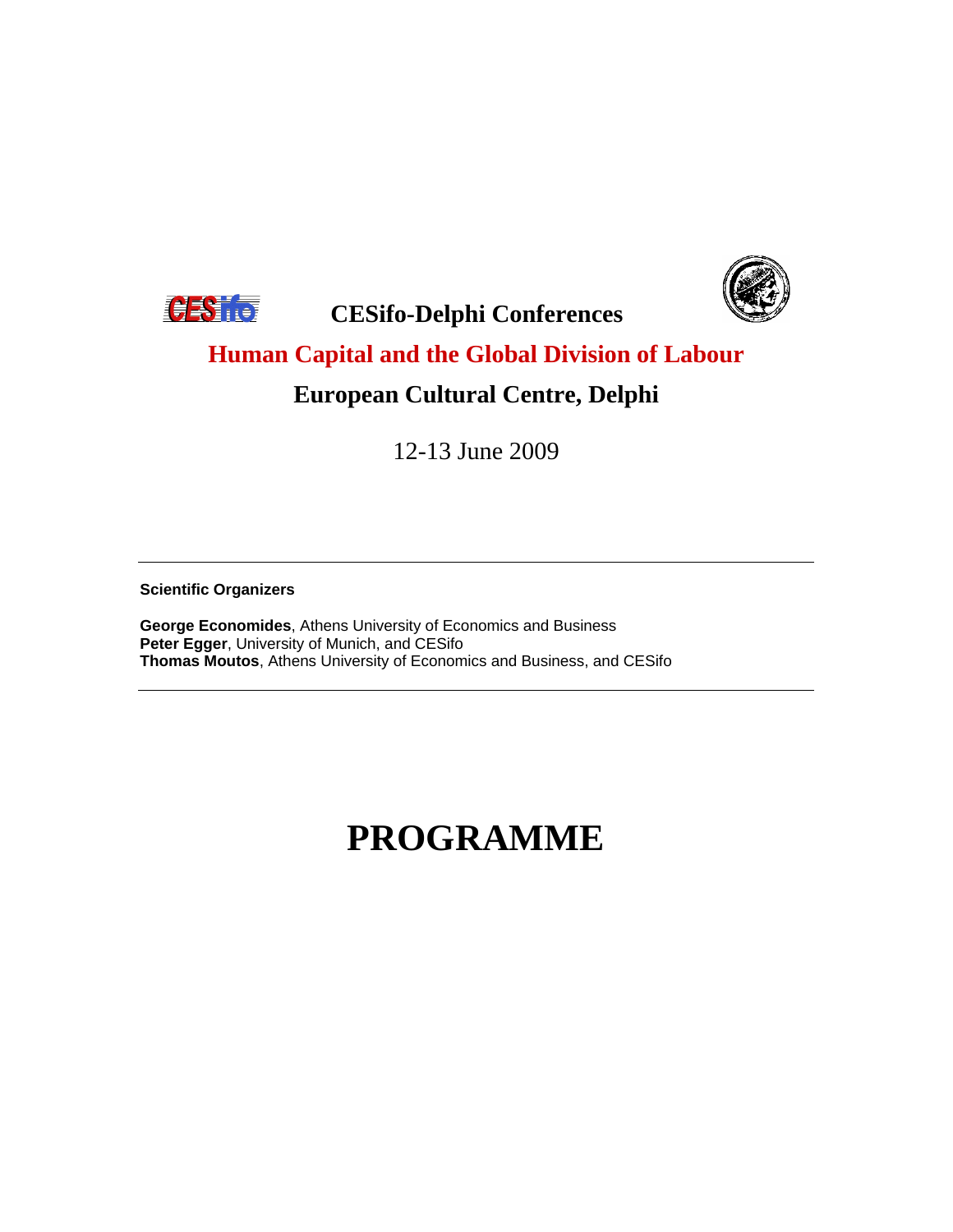#### **THURSDAY, 11 JUNE 2009**

| <b>Welcome Reception and Dinner (European Cultural Centre)</b> | 21:30 |  |  |  |
|----------------------------------------------------------------|-------|--|--|--|
|----------------------------------------------------------------|-------|--|--|--|

#### **FRIDAY, 12 JUNE 2009**

| $09:00 - 09:15$ | Welcome                                                                                                                                                                                              |
|-----------------|------------------------------------------------------------------------------------------------------------------------------------------------------------------------------------------------------|
| $09:15 - 10:05$ | <b>Education, Corruption and the Distribution of Income</b><br>Theo Eicher, Cecilia García-Peñalosa and Tanguy van Ypersele<br>Discussant: Arye Hillman                                              |
| $10:05 - 10:55$ | Human capital and structural change: how do they interact with<br>each other in growth?<br>Dalila Nicet-Chenaf and Eric Rougier<br>Discussant: Cecilia García-Peñalosa                               |
| $10:55 - 11:20$ | <b>Coffee Break</b>                                                                                                                                                                                  |
| $11:20 - 12:10$ | The Out of Africa Hypothesis, Genetic Diversity, and comparative<br><b>Economic Development</b><br>Quamrul Ashraf and Oded Galor<br><b>Discussant:</b> Elias Dinopoulos                              |
| $12:10 - 13:00$ | The Skill Composition of Immigrants and the Generosity of the<br><b>Welfare State: Free vs. Policy-Controlled Migration</b><br>Alon Cohen and Assaf Razin<br><b>Discussant:</b> Francesco Cinnirella |
| $13:00 - 14:00$ | Lunch                                                                                                                                                                                                |
| $14:00 - 14:50$ | A Simple Model of Quality Heterogeneity and International Trade<br><b>Elias Dinopoulos and Bulent Unel</b><br><b>Discussant:</b> Sarantis Kalyvitis                                                  |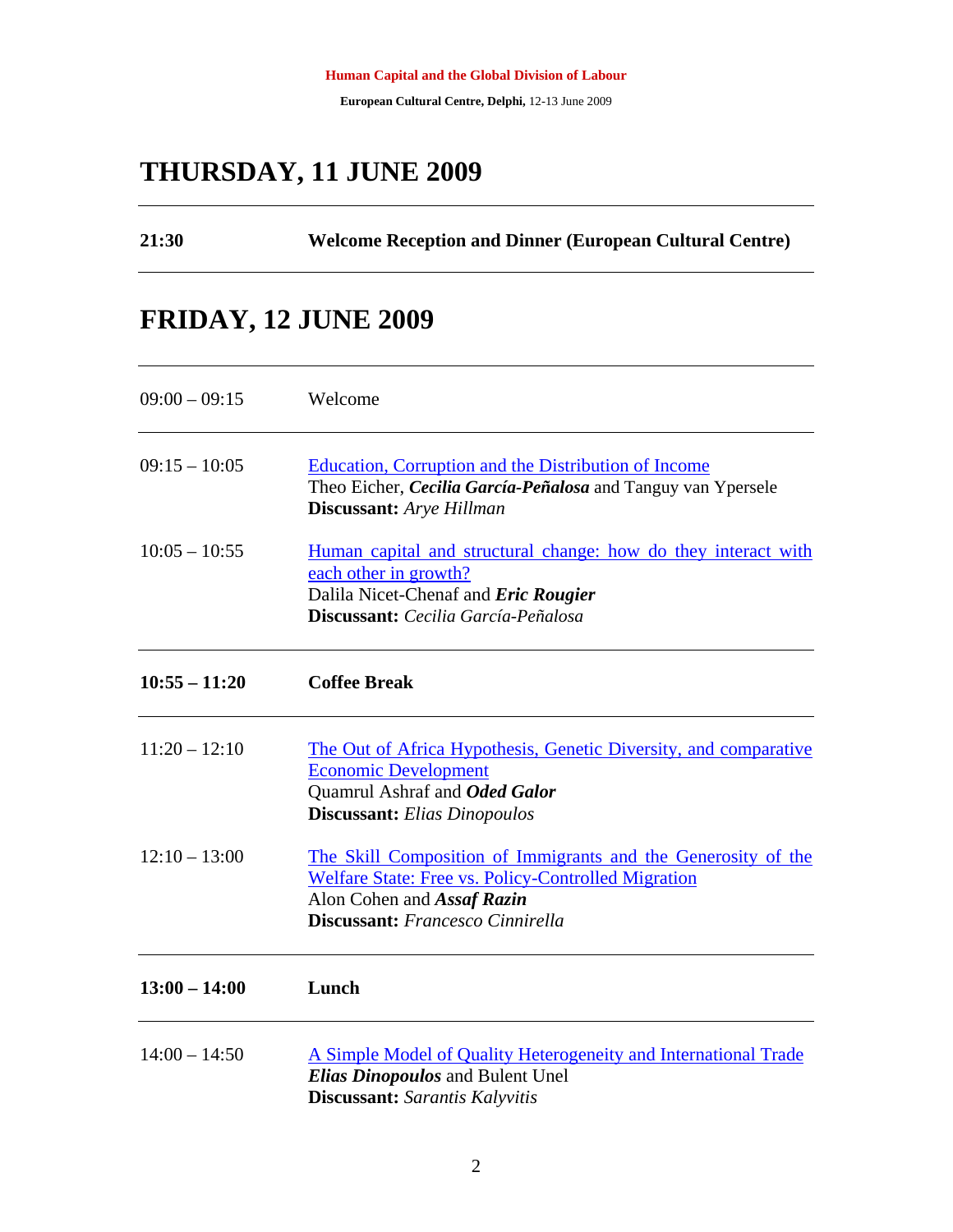|                 | <b>Human Capital and the Global Division of Labour</b>                                                                                                        |
|-----------------|---------------------------------------------------------------------------------------------------------------------------------------------------------------|
|                 | European Cultural Centre, Delphi, 12-13 June 2009                                                                                                             |
| $14:50 - 15:40$ | <b>Foreign Languages and Trade</b><br>Jan Fidrmuc and <i>Jarko Fidrmuc</i><br><b>Discussant:</b> Eric Rougier                                                 |
| $15:40 - 16:05$ | <b>Coffee Break</b>                                                                                                                                           |
| $16:05 - 16:55$ | Barriers to Internationalization: firm-level evidence from Germany<br><b>Christian Arndt, Claudia Buch and Anselm Mattes</b><br>Discussant: Margarita Katsimi |
| $17.00 - 19.00$ | Guided tour of the Archaeological Site and Museum                                                                                                             |
| 21:15           | Dinner, Delphi Palace Hotel, Delphi                                                                                                                           |

## **SATURDAY, 13 JUNE 2009**

| $09:15 - 10:05$ | <b>Technology Transfer and Human Capital Accumulation</b><br>Ngo Van Long, Soubeyran Antoine and Soubeyran Raphael<br><b>Discussant:</b> Apostolis Philippopoulos |
|-----------------|-------------------------------------------------------------------------------------------------------------------------------------------------------------------|
| $10:05 - 10:55$ | The Global Joint Distribution of Income and Health<br>Ximing Wu, Andreas Savvides and <i>Thanasis Stengos</i><br><b>Discussant:</b> <i>Jarko Fidrmuc</i>          |
| $10:55 - 11:20$ | <b>Coffee Break</b>                                                                                                                                               |
| $11:20 - 12:10$ | <b>Globalization and Divergence</b><br>Joseph Zeira<br><b>Discussant:</b> Ngo Van Long                                                                            |
| $12:10 - 13:00$ | <b>Margins of Multinational Labor Substitution</b><br><i>Marc-Andreas Muendler</i> and Sascha O. Becker<br><b>Discussant:</b> Thanasis Stengos                    |